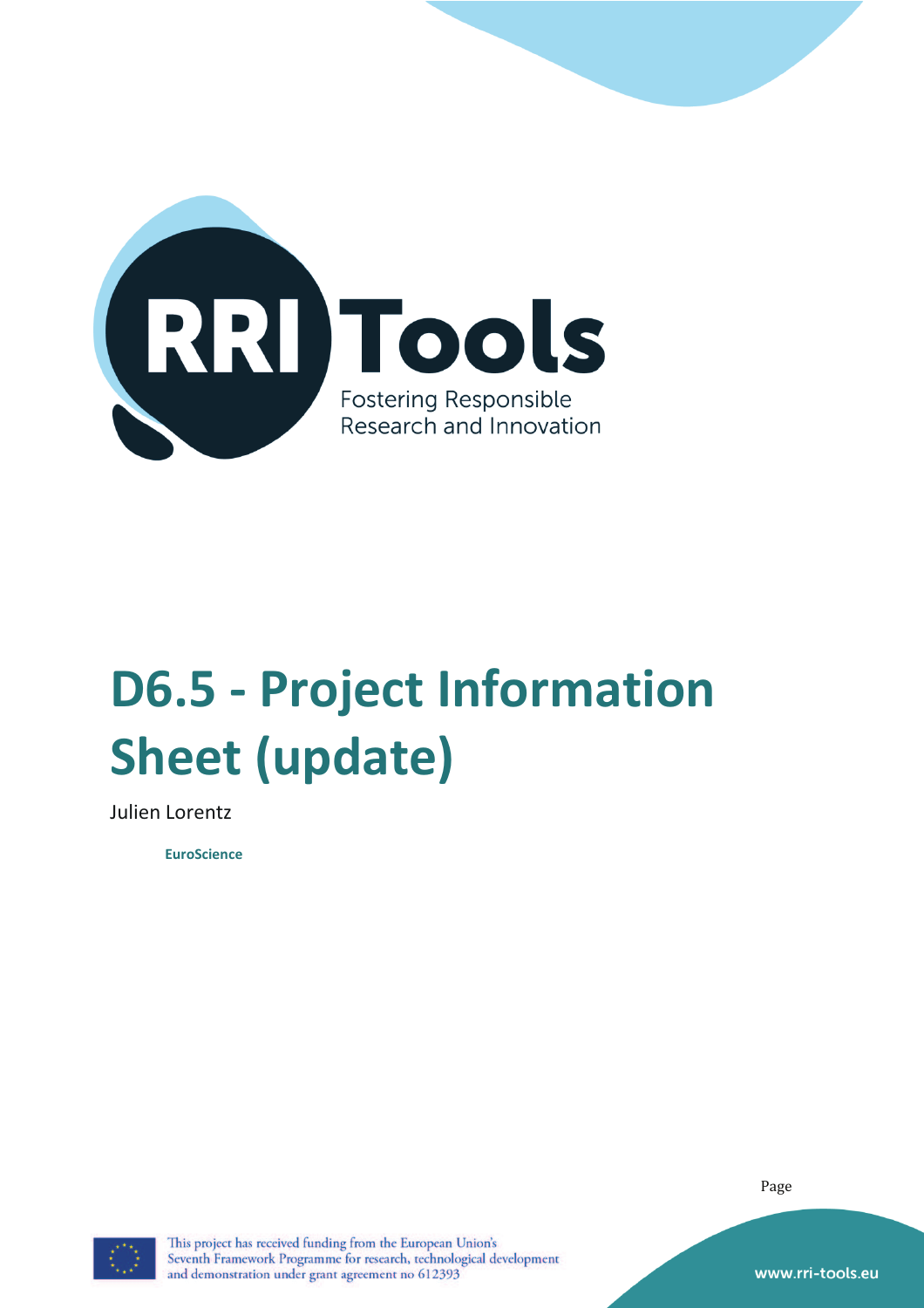## **Document description**

| <b>Document Name</b> | D6.5 - Project Information Sheet (update) |
|----------------------|-------------------------------------------|
|                      |                                           |
| <b>Document ID</b>   | D <sub>6.5</sub>                          |
|                      |                                           |
| <b>Revision</b>      | V1.1                                      |
|                      |                                           |
| <b>Revision Date</b> | December 2015                             |
|                      |                                           |
| Author(s)            | Julien Lorentz (EuroScience)              |

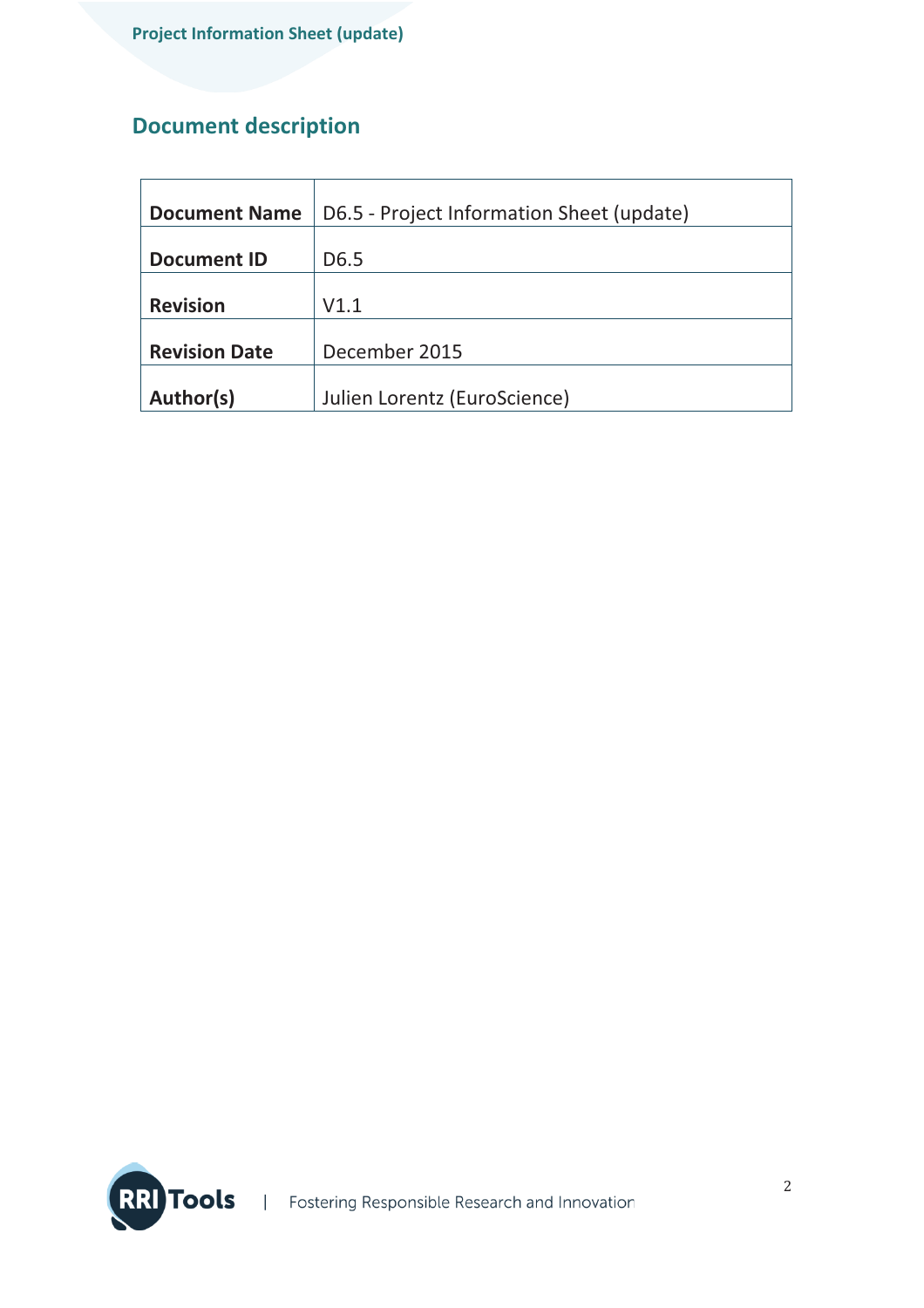

2014 - 2016

Responsible Research and Innovation (RRI) is a framework to develop an ethically acceptable, socially desirable, and sustainable research. To do so RRI encourages all actors to make research and innovation more diverse and inclusive, open and transparent, anticipative and reflective, as well as responsive and able to adapt to changes.

RRI Tools is a European project aiming to develop a Toolkit on RRI with the participation of all the concerned stakeholders: Researchers, Civil Society, Innovators and the Education community, with a special focus on Policy Makers in order to impact significantly in the future governance of research and innovation.

## Defining RRI and identifying exemplary practices

Working definition of RRI 08/2014

Quality criteria of Good Practice Standards in RRI 01/2015

Catalogue of 31 good RRI practices 07/2015

## Mapping R&I stakeholders' needs in 30 European countries

Building a network of 60+ institutions

Organising 26 consultation workshops with 400+ participants Autumn 2014

Report on needs and constraints 02/2015

### The RRI participatory Toolkit February 2016



30+ projects

Self-assessing your professional practice

Fostering gender equality or open access policies in research organisations Carrying out **education activities** involving multiple stakeholders Adopting a code of conduct on ethics and research integrity Designing a research proposal integrating society's needs Setting a research agenda in collaboration with the civil society Innovating in a more sustainable and socially acceptable way Co-creating community based participatory research

...and much more!

30+ inspiring practices

200+ library elements

50+ training workshops on Responsible Research and Innovation all over Europe

## In year 2016

60+ meetings and seminars with local and national policy makers in 30 countries

## Training Advocacy Dissemination

Meet us at PCST, ECSA, Ecsite, EARMA, Living Knowledge, ESOF conferences and more